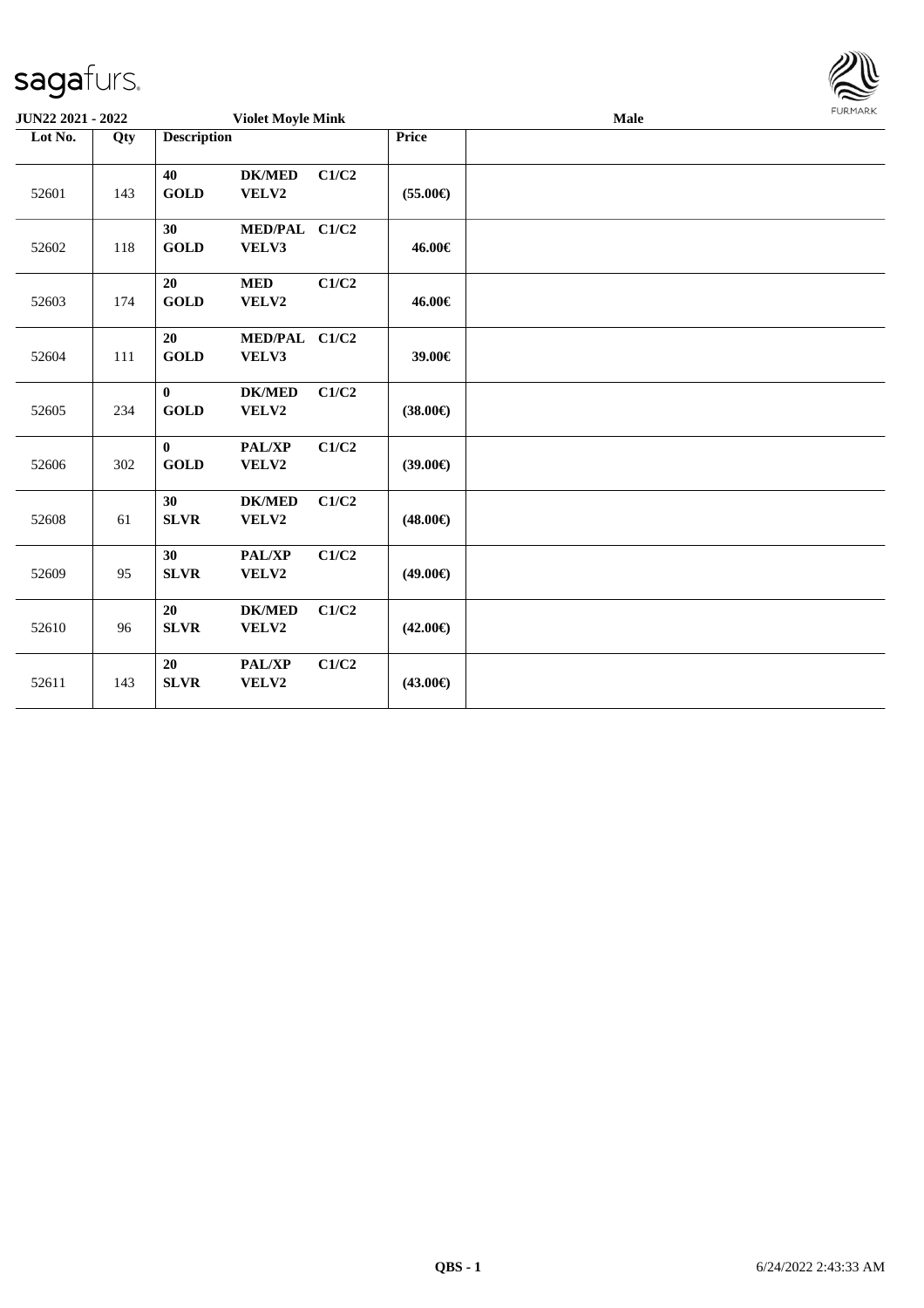

| <b>JUN22 2021 - 2022</b> |     |                                                | Violet Jefferson Fur Farm      |                                  |                   | Male        | FUNI IMNN |
|--------------------------|-----|------------------------------------------------|--------------------------------|----------------------------------|-------------------|-------------|-----------|
| Lot No.                  | Qty | <b>Description</b>                             |                                |                                  | Price             |             |           |
| 52621                    | 69  | 30<br><b>VSLA</b>                              | ${\bf DK/MED}$<br><b>VELV1</b> | C1/C2                            | $(46.00\epsilon)$ |             |           |
| 52622                    | 61  | 20<br><b>VSLA</b>                              | <b>DK/MED</b><br><b>VELV1</b>  | C1/C2                            | $(38.00\epsilon)$ |             |           |
| 52623                    | 87  | $\bf{0}$<br><b>VSLA</b>                        | $DK/MED$<br>VELV1              | C1/C2                            | $(34.00\epsilon)$ |             |           |
|                          |     | <b>Violet Gessler Mink Ranch</b>               |                                |                                  |                   | Male        |           |
| 52625                    | 106 | 30<br><b>VSLA</b>                              | MED/PAL C1/C2<br>VELV2         |                                  | $(47.00\epsilon)$ |             |           |
|                          |     |                                                | <b>Violet Moyle Mink</b>       |                                  |                   | Male        |           |
| 52627                    | 147 | 30<br><b>VSLA</b>                              | <b>DK/MED</b><br>VELV2         | C1/C2                            | $(46.00\epsilon)$ |             |           |
| 52628                    | 163 | 30<br><b>VSLA</b>                              | PAL/XP<br>VELV2                | C1/C2                            | $(47.00\epsilon)$ |             |           |
| 52629                    | 236 | 20<br><b>VSLA</b>                              | $DK/MED$<br>VELV2              | C1/C2                            | $(39.00\epsilon)$ |             |           |
| 52630                    | 241 | 20<br><b>VSLA</b>                              | PAL/XP<br>VELV2                | C1/C2                            | $(40.00\epsilon)$ |             |           |
| 52631                    | 97  | $\boldsymbol{0}$<br><b>VSLA</b>                | <b>DK/MED</b><br>VELV2         | C1/C2                            | $(34.00\epsilon)$ |             |           |
| 52632                    | 126 | $\bf{0}$<br><b>VSLA</b>                        | PAL/XP<br>VELV2                | C1/C2                            | $(35.00\epsilon)$ |             |           |
|                          |     | <b>Violet Sundry owners</b><br><b>Breeders</b> |                                |                                  |                   | <b>Male</b> |           |
| 52634                    | 70  | 30<br>$\mathbf{BR}/\mathbf{G}$                 | MED/PAL C1/C2<br>VELV2         | WB1                              | $(40.00\epsilon)$ |             |           |
| 52635                    | 99  | 20<br>$\mathbf{BR}/\mathbf{G}$                 | <b>MED/PAL</b><br>VELV2        | C1/C2<br>WB1                     | $(35.00\epsilon)$ |             |           |
| 52636                    | 70  | $\bf{0}$<br>$\mathbf{BR}/\mathbf{S}$           | <b>MED/PAL</b><br>VELV2        | C1/C2<br>$\mathbf{W}\mathbf{B2}$ | $(27.00\epsilon)$ |             |           |
| 52637                    | 57  | 30<br>$\mathbf{BR}/\mathbf{V}$                 | <b>MED/PAL</b><br>VELV2        | C1/C2<br>$\mathbf{W}\mathbf{B2}$ | $(34.00\epsilon)$ |             |           |
| 52638                    | 108 | 20<br>$\mathbf{BR}/\mathbf{V}$                 | <b>MED/PAL</b><br>VELV2        | C1/C2<br>$\mathbf{W}\mathbf{B2}$ | $(30.00\epsilon)$ |             |           |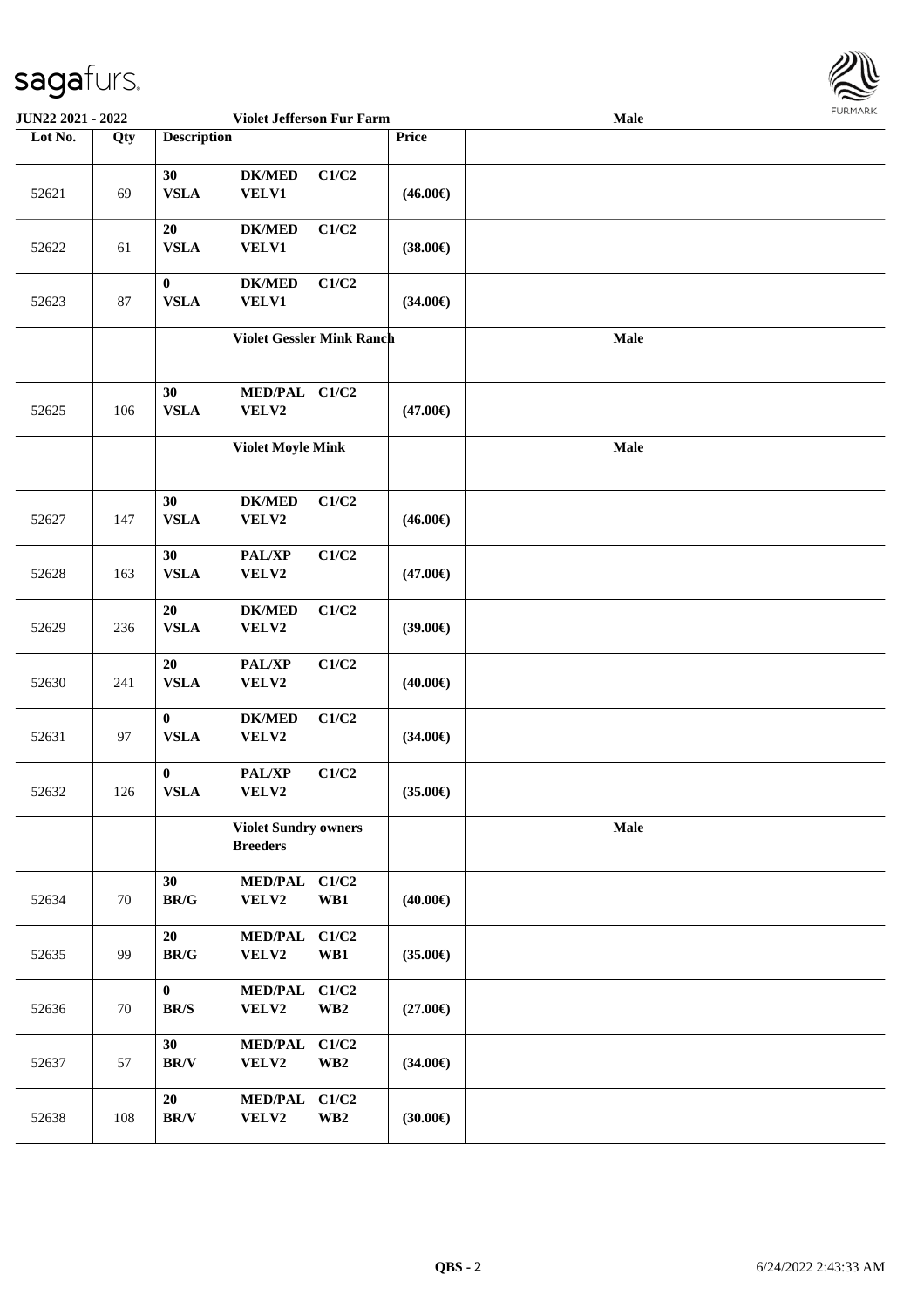

| <b>JUN22 2021 - 2022</b> |     | <b>Violet Jefferson Fur Farm</b> |                               |       |                   | Female | FURMARR |
|--------------------------|-----|----------------------------------|-------------------------------|-------|-------------------|--------|---------|
| Lot No.                  | Qty | <b>Description</b>               |                               |       | <b>Price</b>      |        |         |
| 62601                    | 168 | 2<br><b>GOLD</b>                 | <b>PAL/XP</b><br><b>VELV1</b> | C1/C2 | $(24.00\epsilon)$ |        |         |
| 62602                    | 139 | 3<br><b>GOLD</b>                 | <b>DK/MED</b><br><b>VELV1</b> | C1/C2 | $(17.00\epsilon)$ |        |         |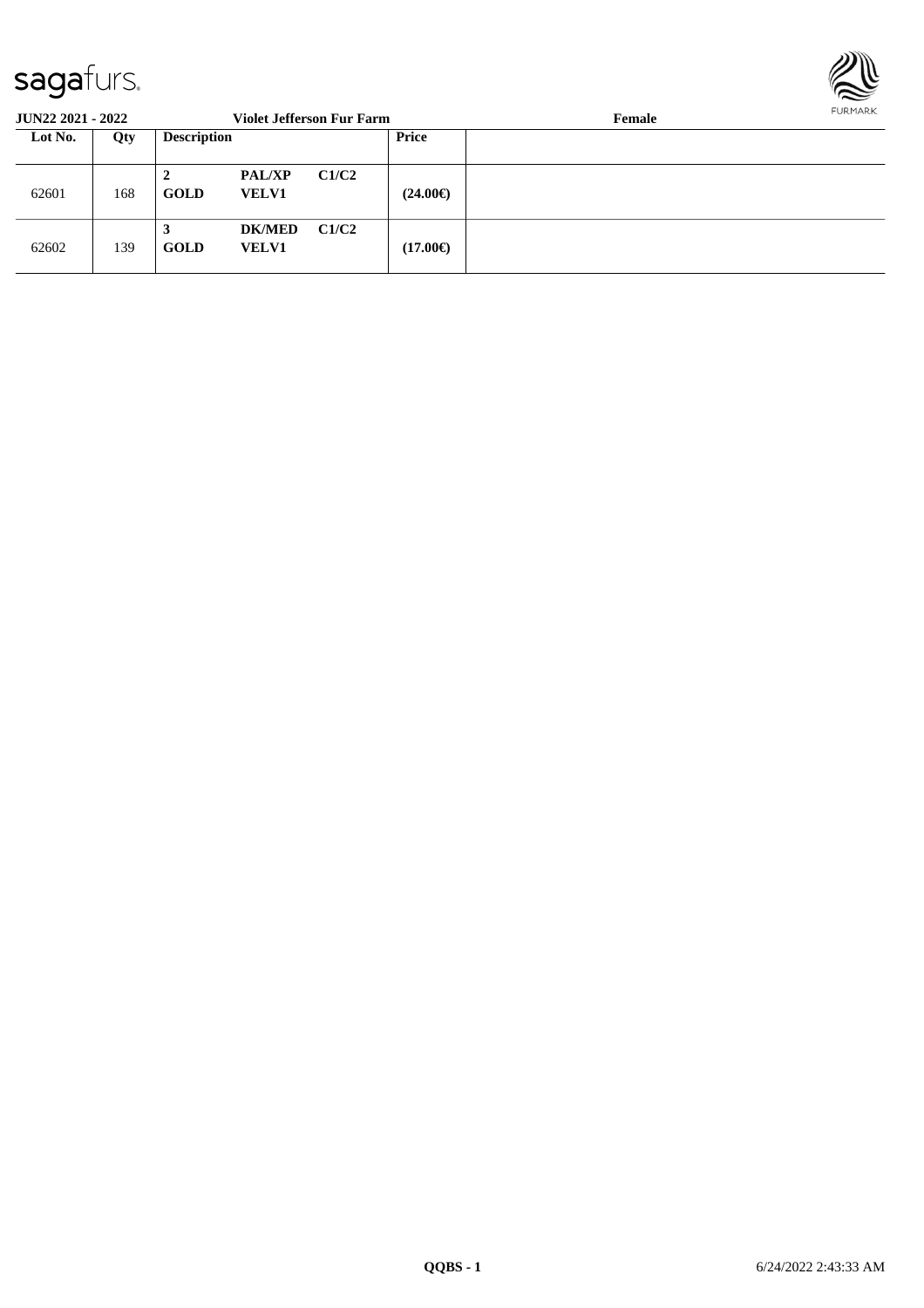

| <b>JUN22 2021 - 2022</b> |     | <b>Violet Moyle Mink</b>                                       |                            | Female | <b>FURMARK</b> |
|--------------------------|-----|----------------------------------------------------------------|----------------------------|--------|----------------|
| Lot No.                  | Qty | <b>Description</b>                                             | Price                      |        |                |
| 62621                    | 57  | $\bf{0}$<br>MED/PAL C1/C2<br><b>GOLD</b><br>VELV3              | $(32.00\epsilon)$          |        |                |
| 62622                    | 103 | MED/PAL C1/C2<br>1<br><b>GOLD</b><br><b>VELV3</b>              | $(27.50\epsilon)$          |        |                |
| 62623                    | 53  | $\overline{2}$<br>MED/PAL C1/C2<br><b>GOLD</b><br><b>VELV3</b> | $(20.00\epsilon)$          |        |                |
| 62624                    | 224 | 3<br><b>DK/MED</b><br><b>GOLD</b><br><b>VELV2</b>              | C1/C2<br>$(17.50\epsilon)$ |        |                |
| 62625                    | 118 | $\mathbf{3}$<br><b>PAL/XP</b><br><b>GOLD</b><br><b>VELV2</b>   | C1/C2<br>$(18.50\epsilon)$ |        |                |